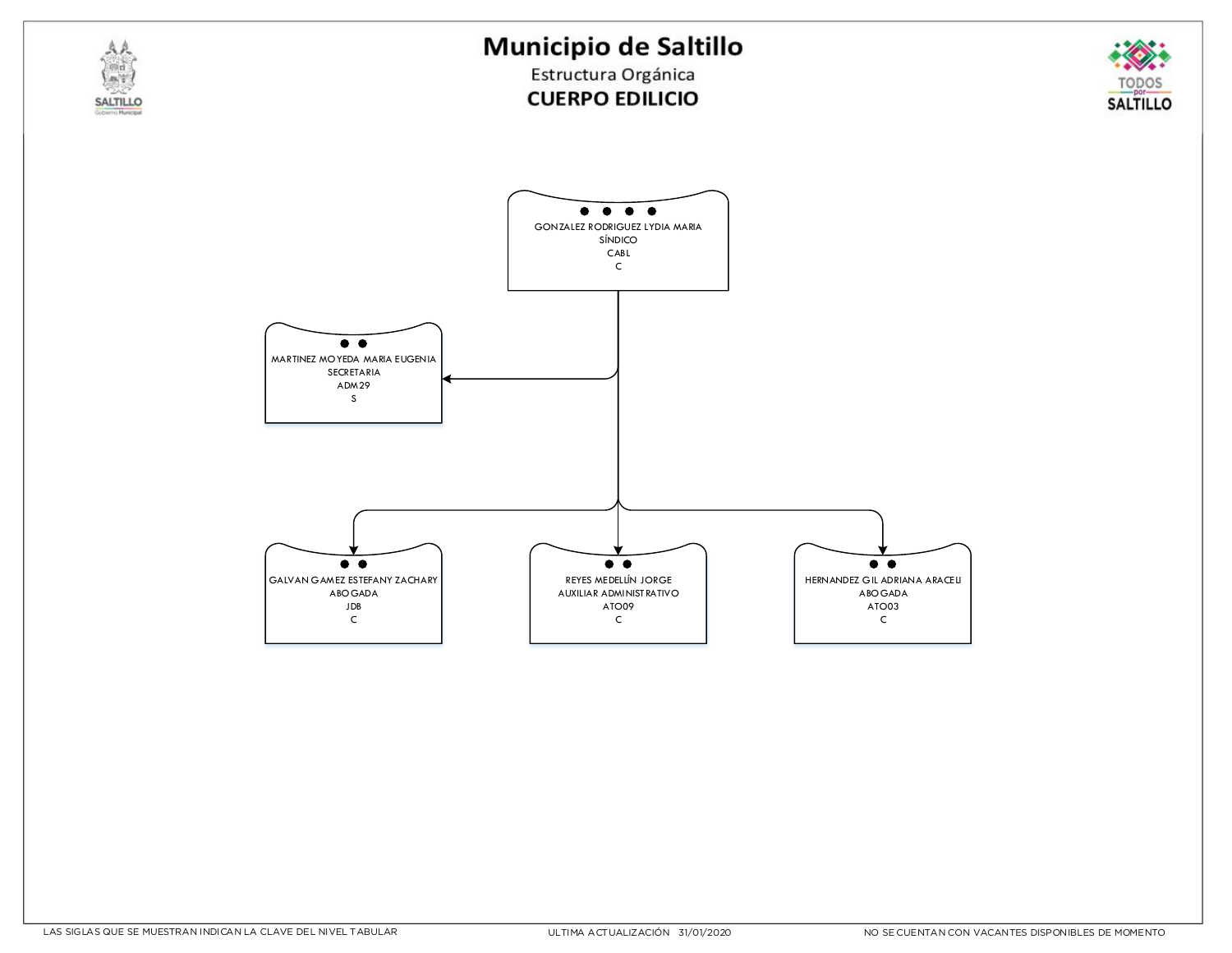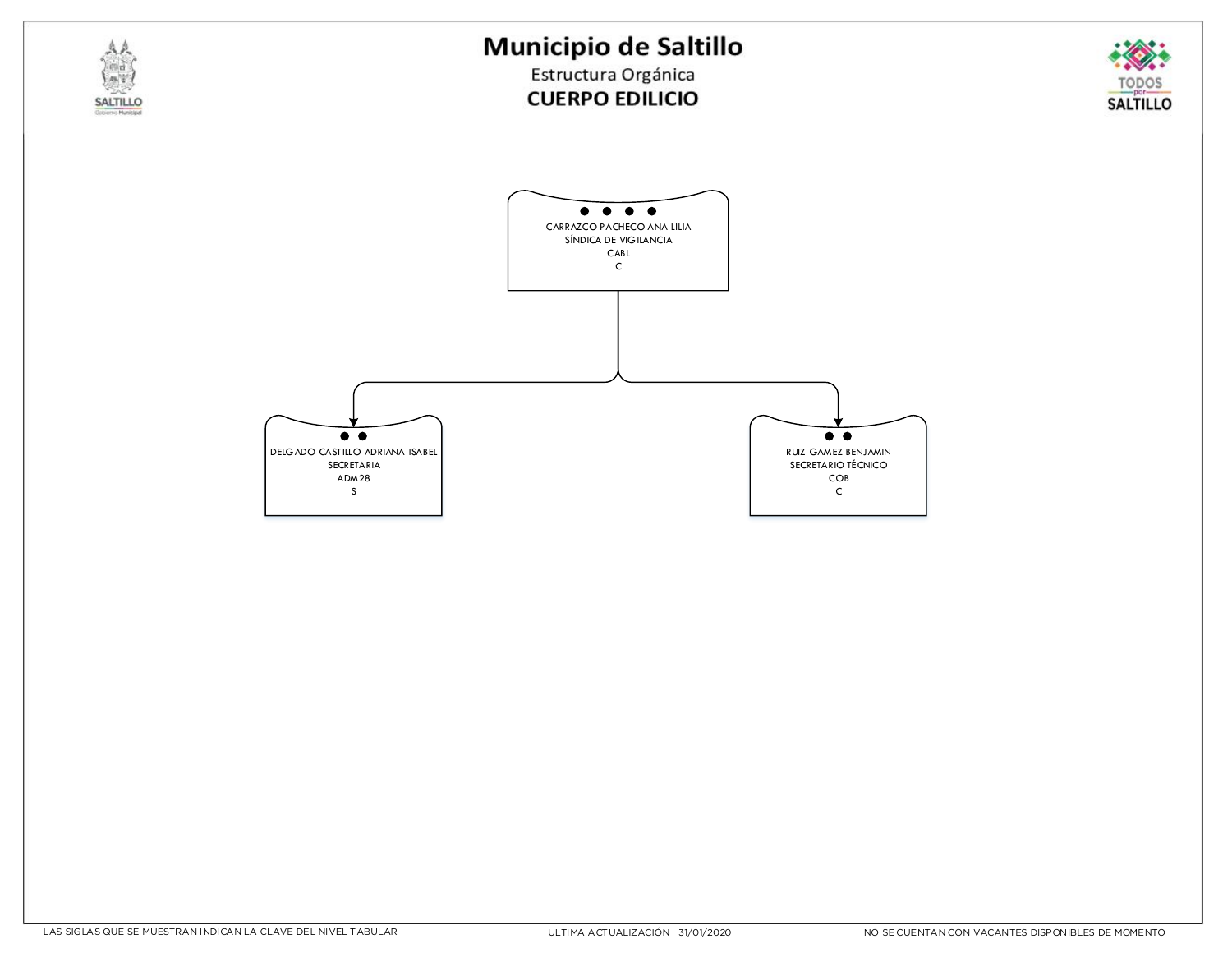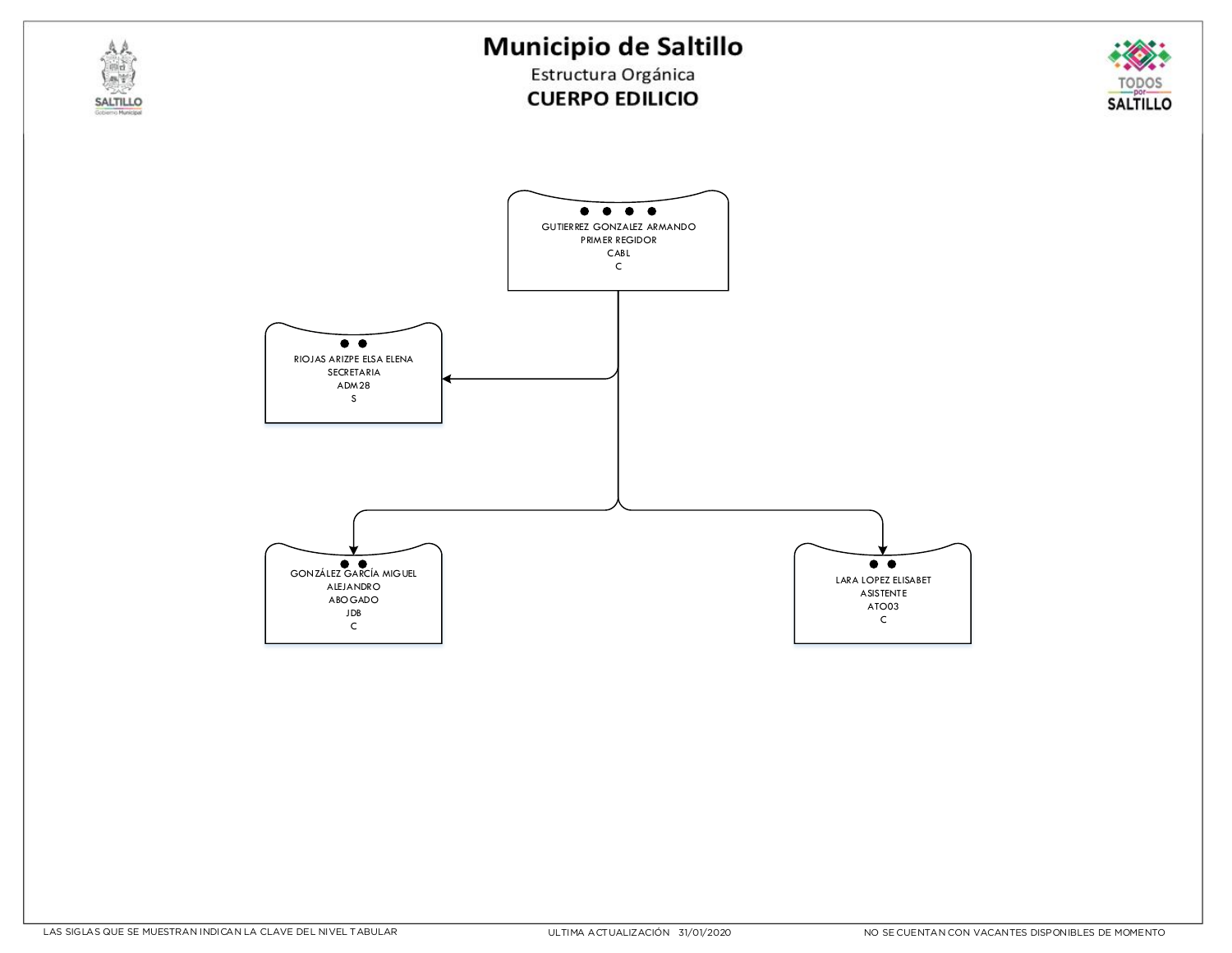Estructura Orgánica **CUERPO EDILICIO** 



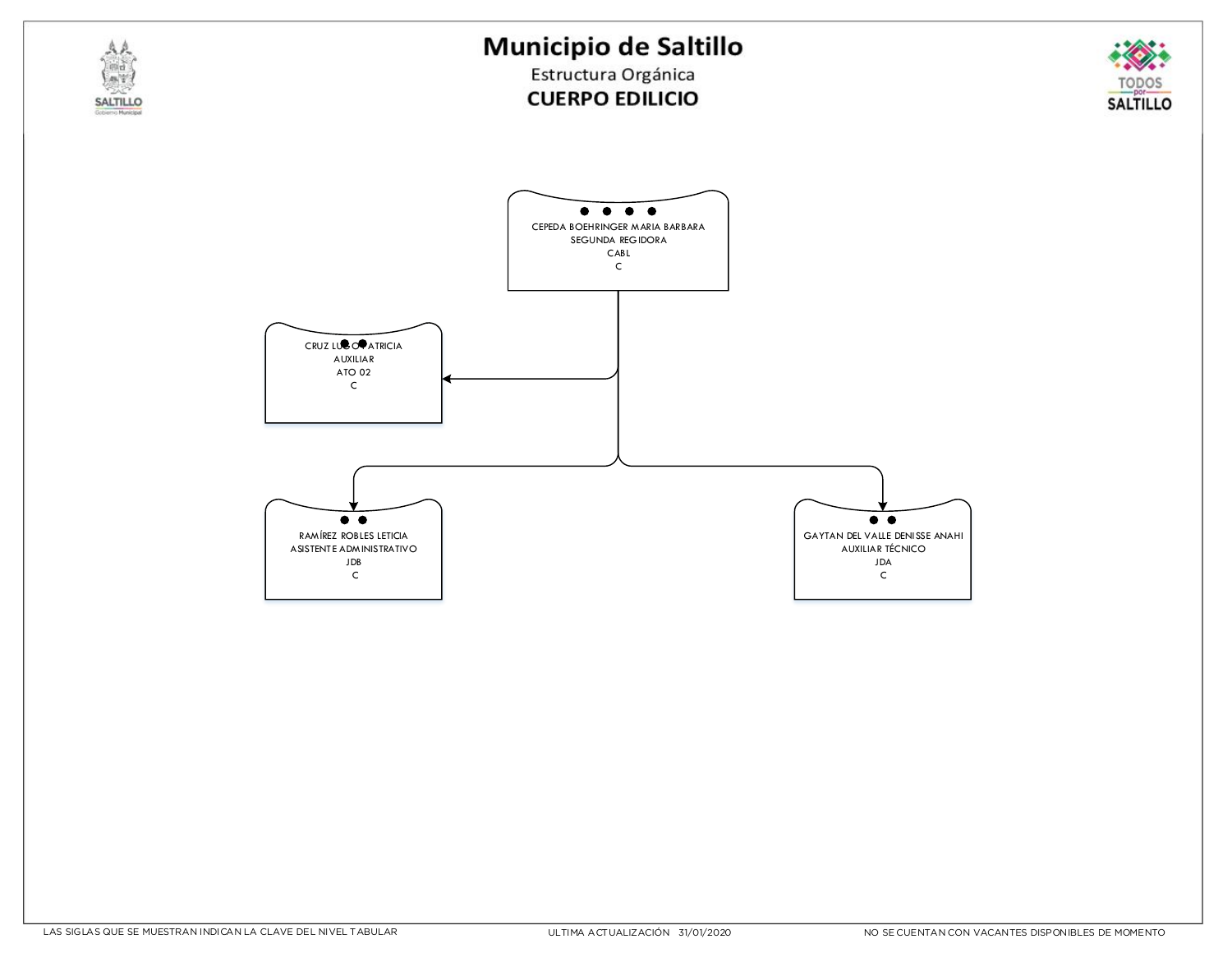

ESTEVEZ REYES PEDRO ARNOLDO SECRETARIO TÉCNICO JDB C

 $\bullet$ 

VALDES CHAYEB GAIRI DAFNE **ASISTENTE** ATO05 C

 $\bullet\bullet$ 

**SALTILLO** 

MEZA SANDOVAL ENRIQUE OMAR AUXILIAR ADMINISTRATIVO ATO04 C

 $\bullet\bullet$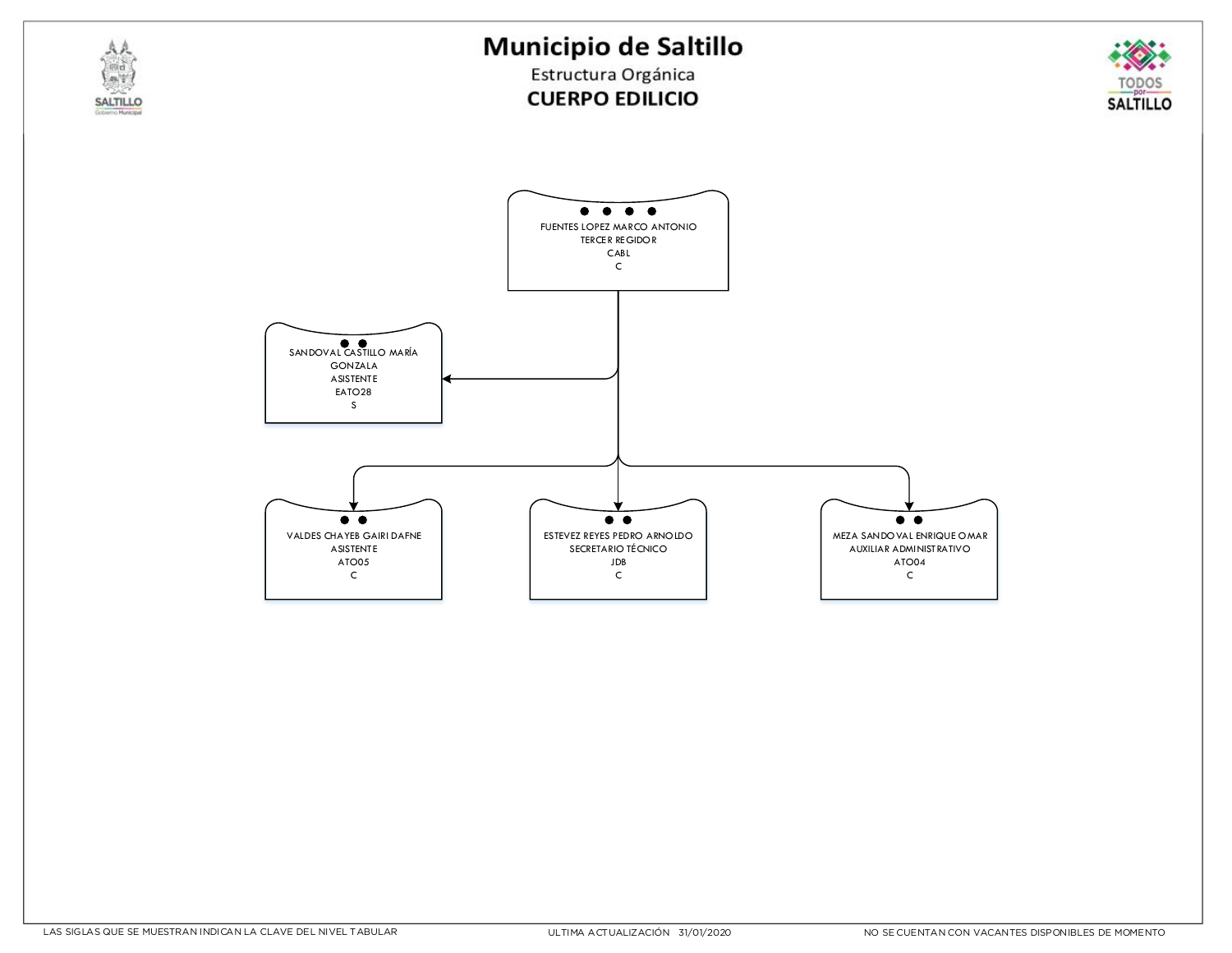



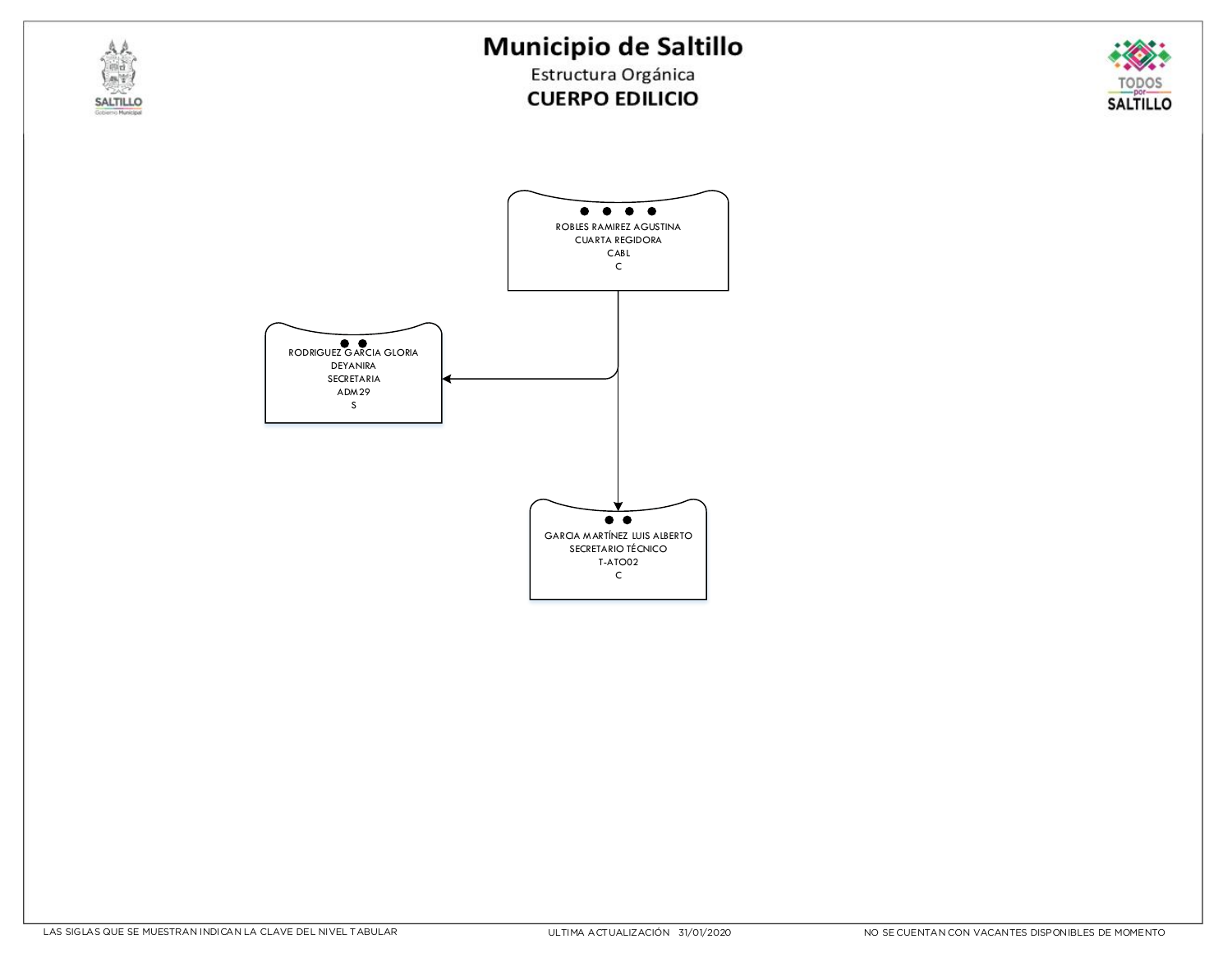## Municipio de Saltillo



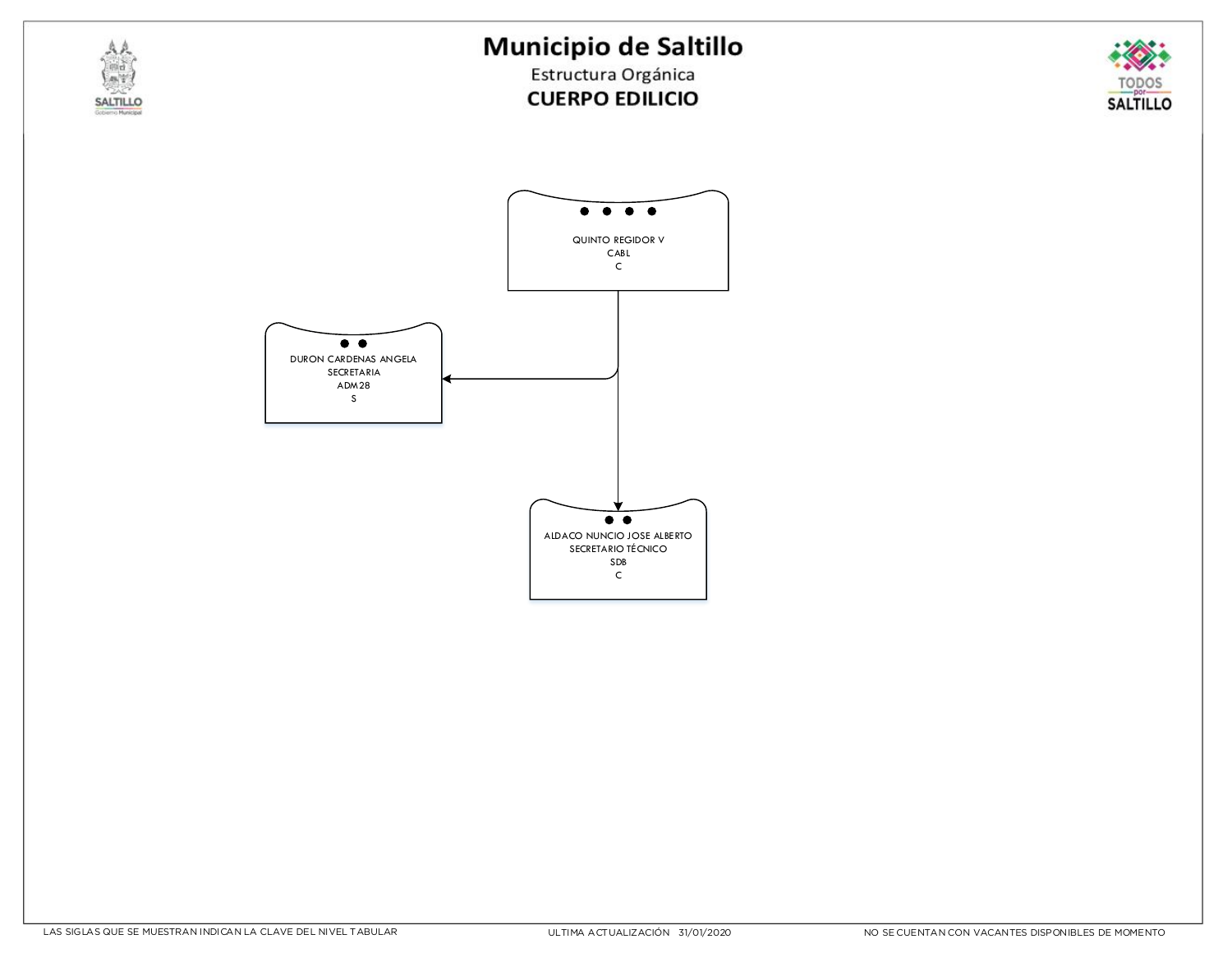



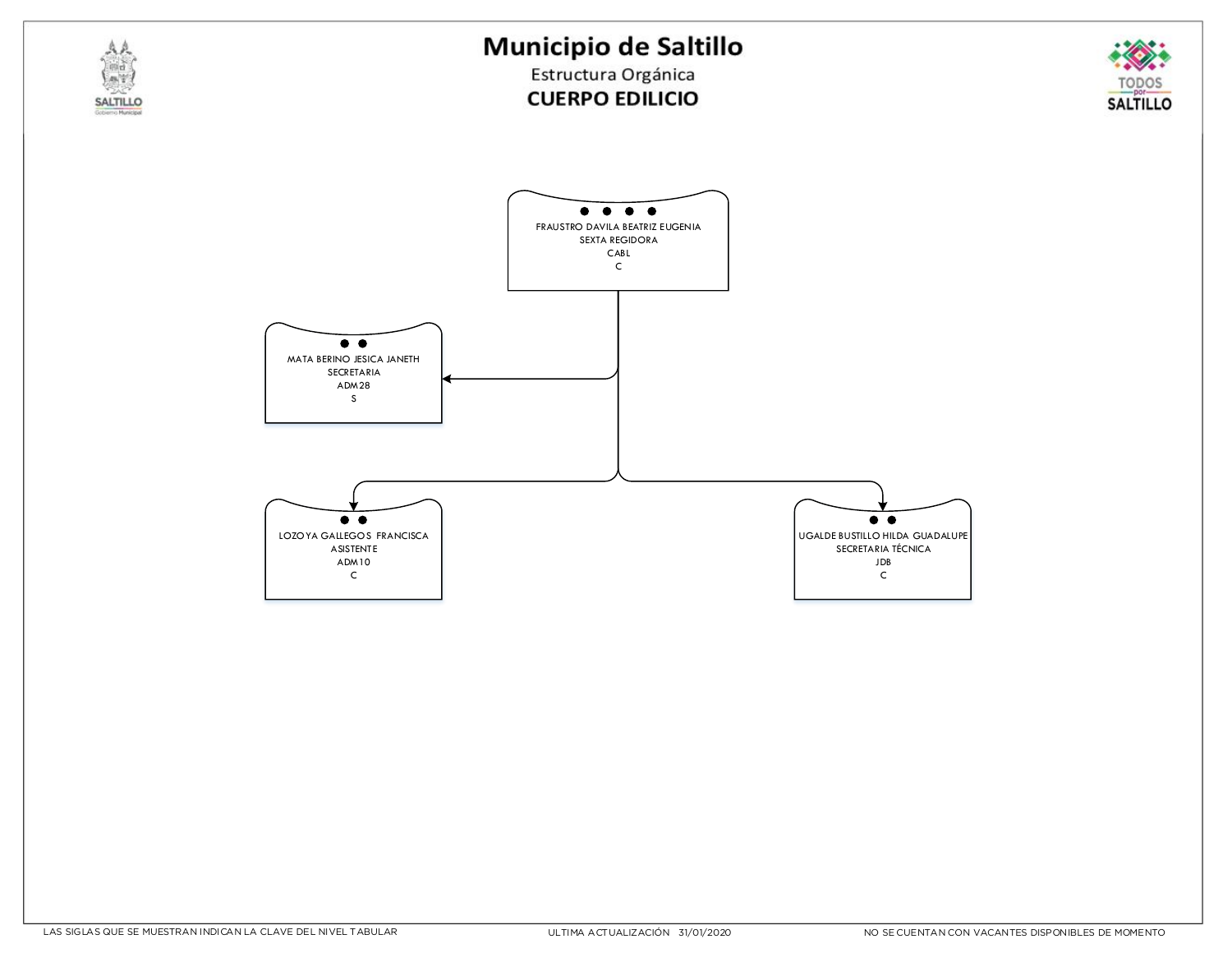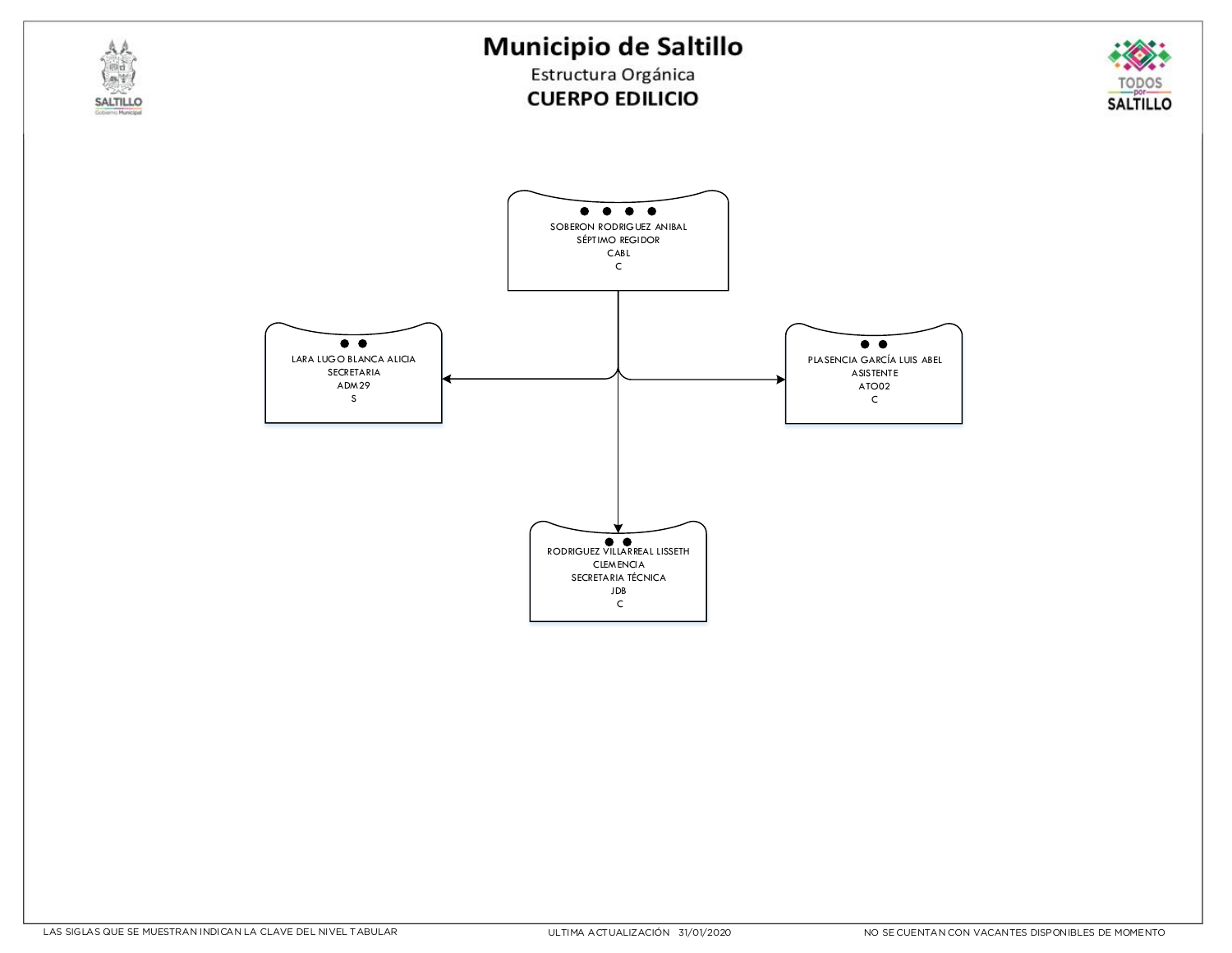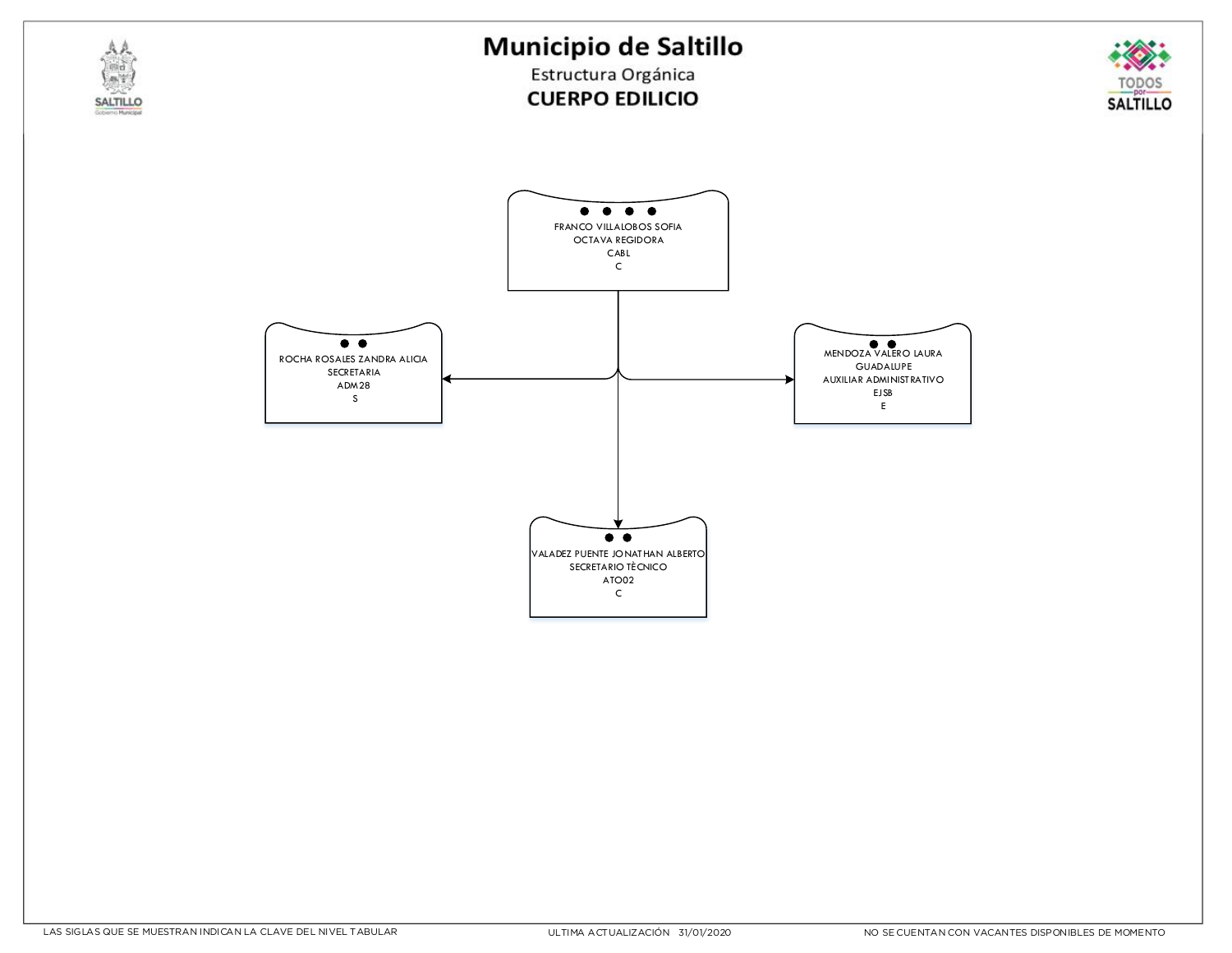



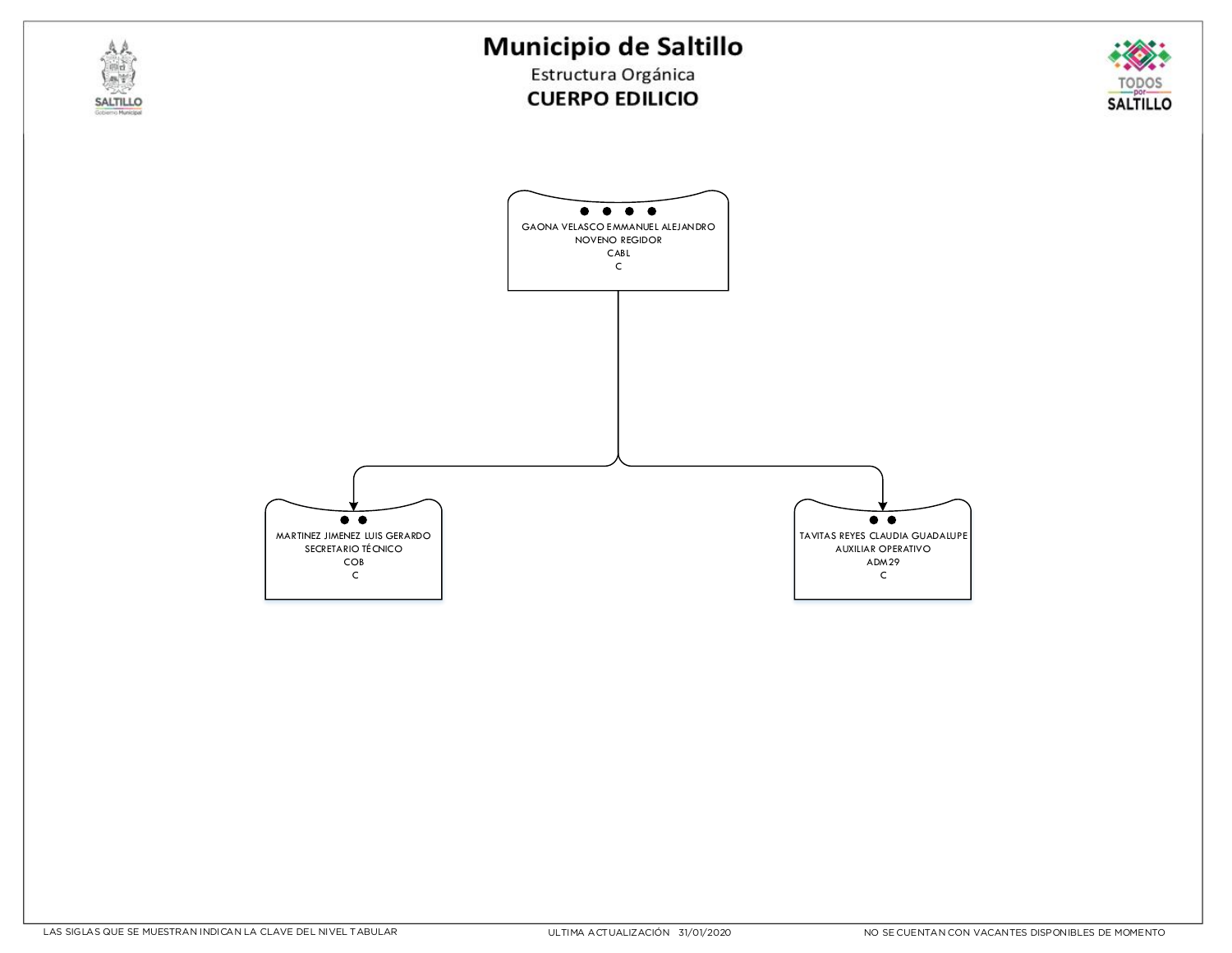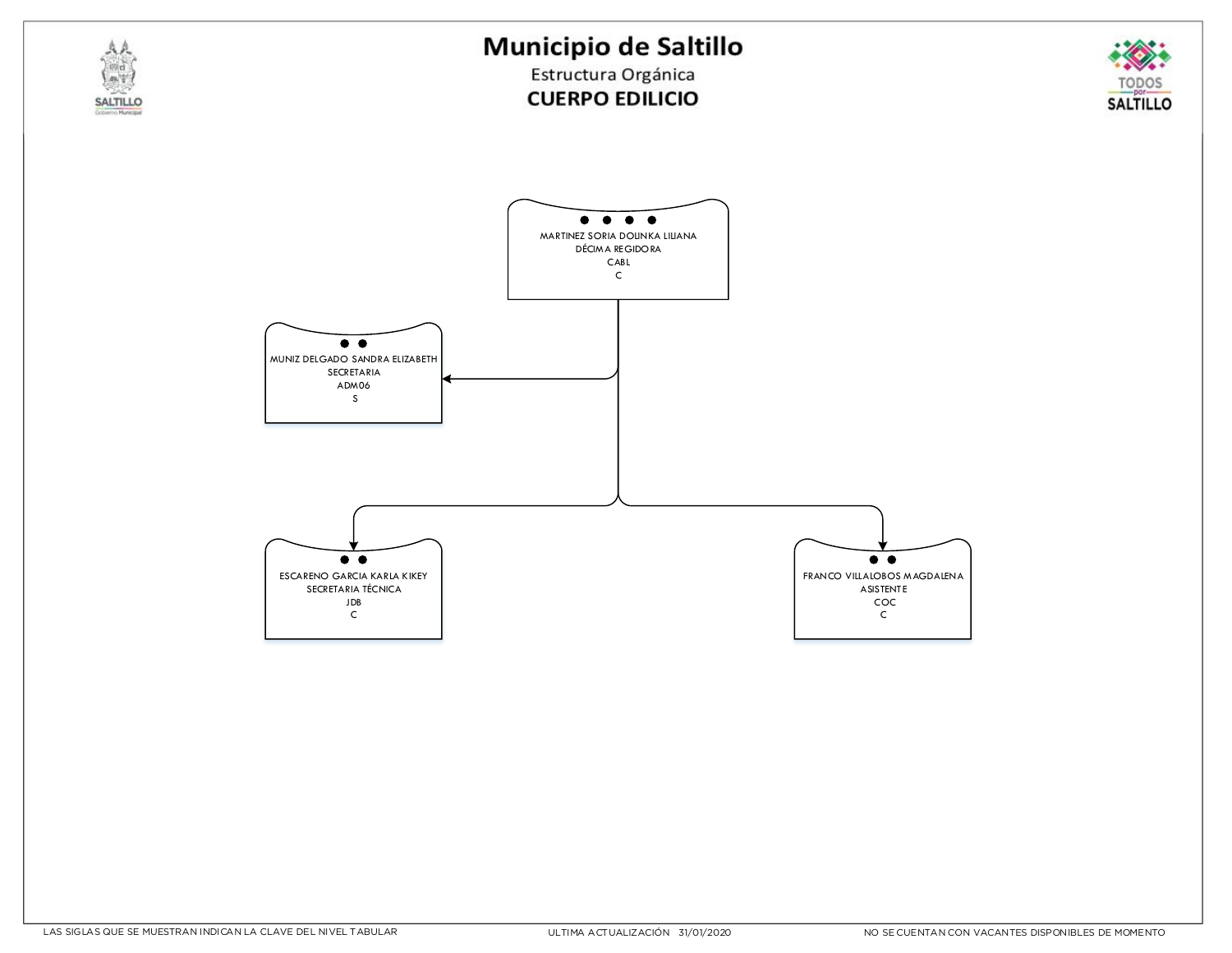



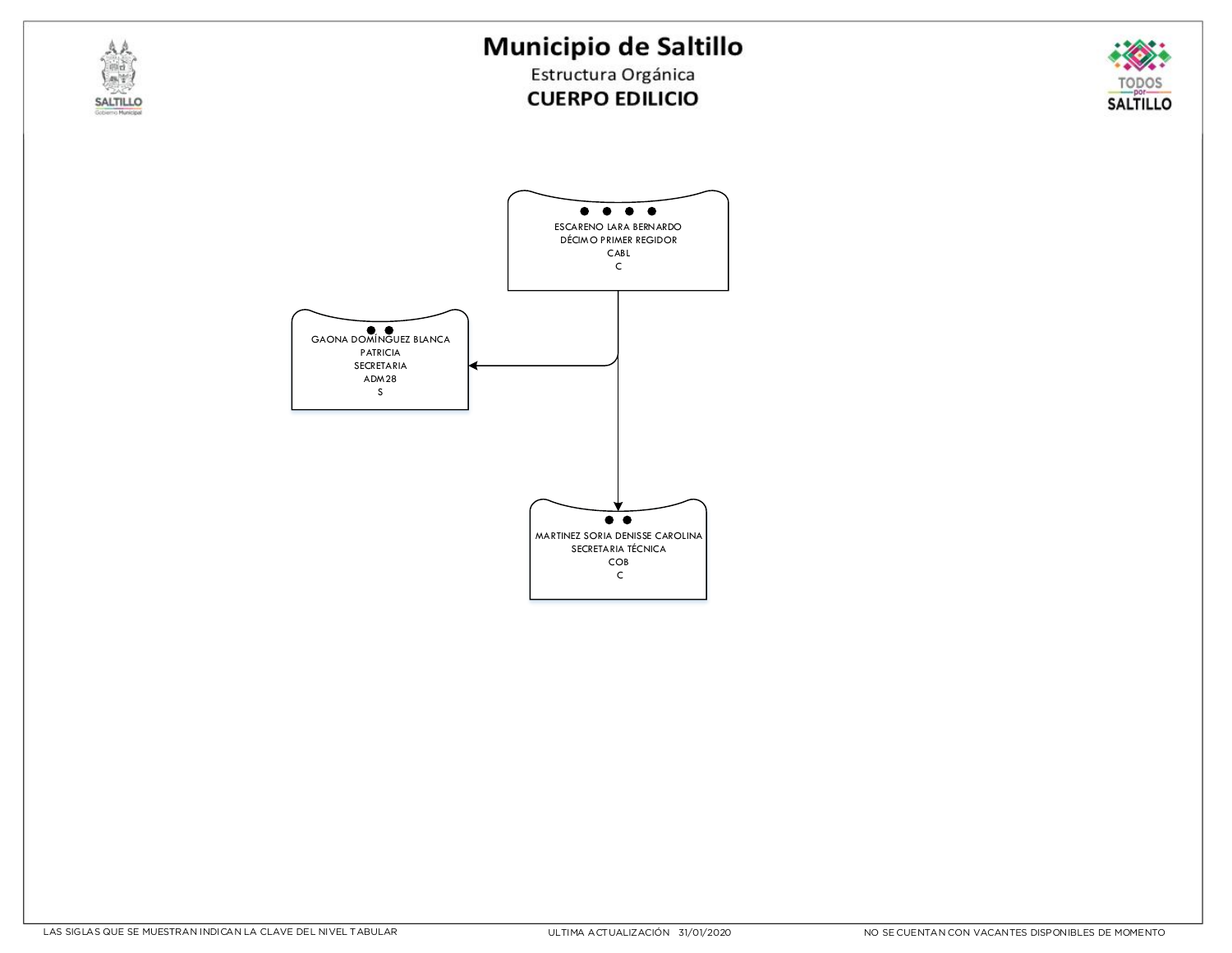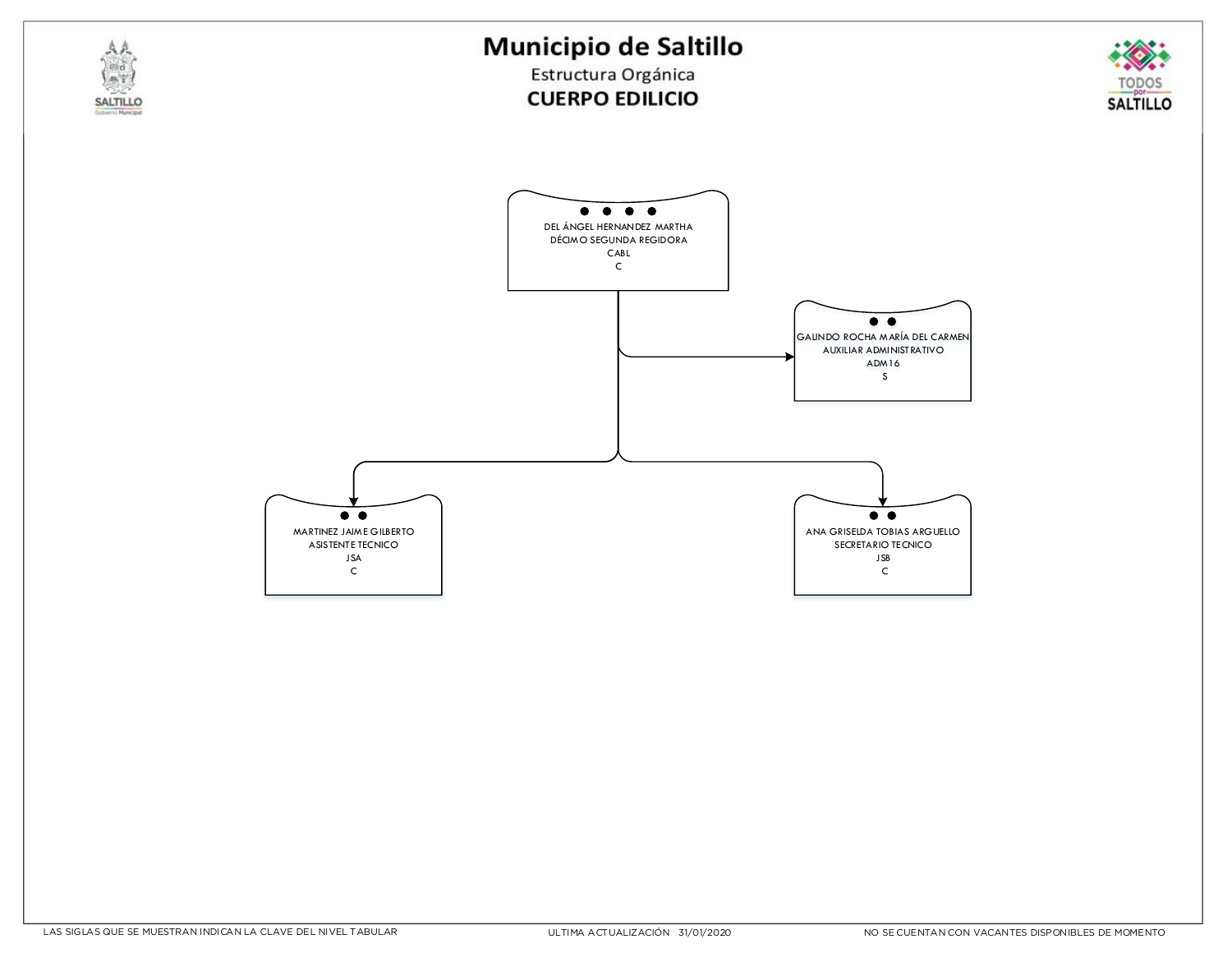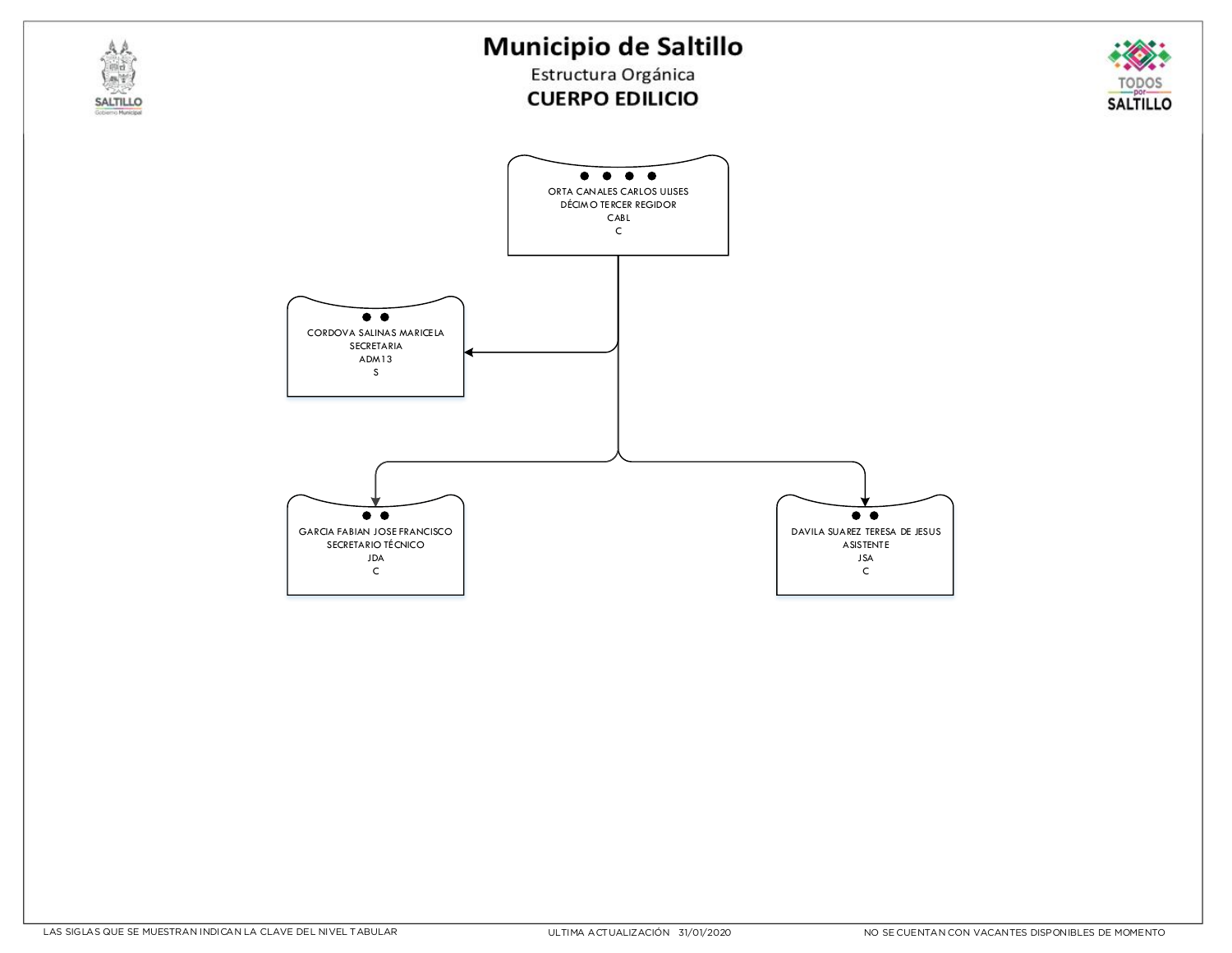



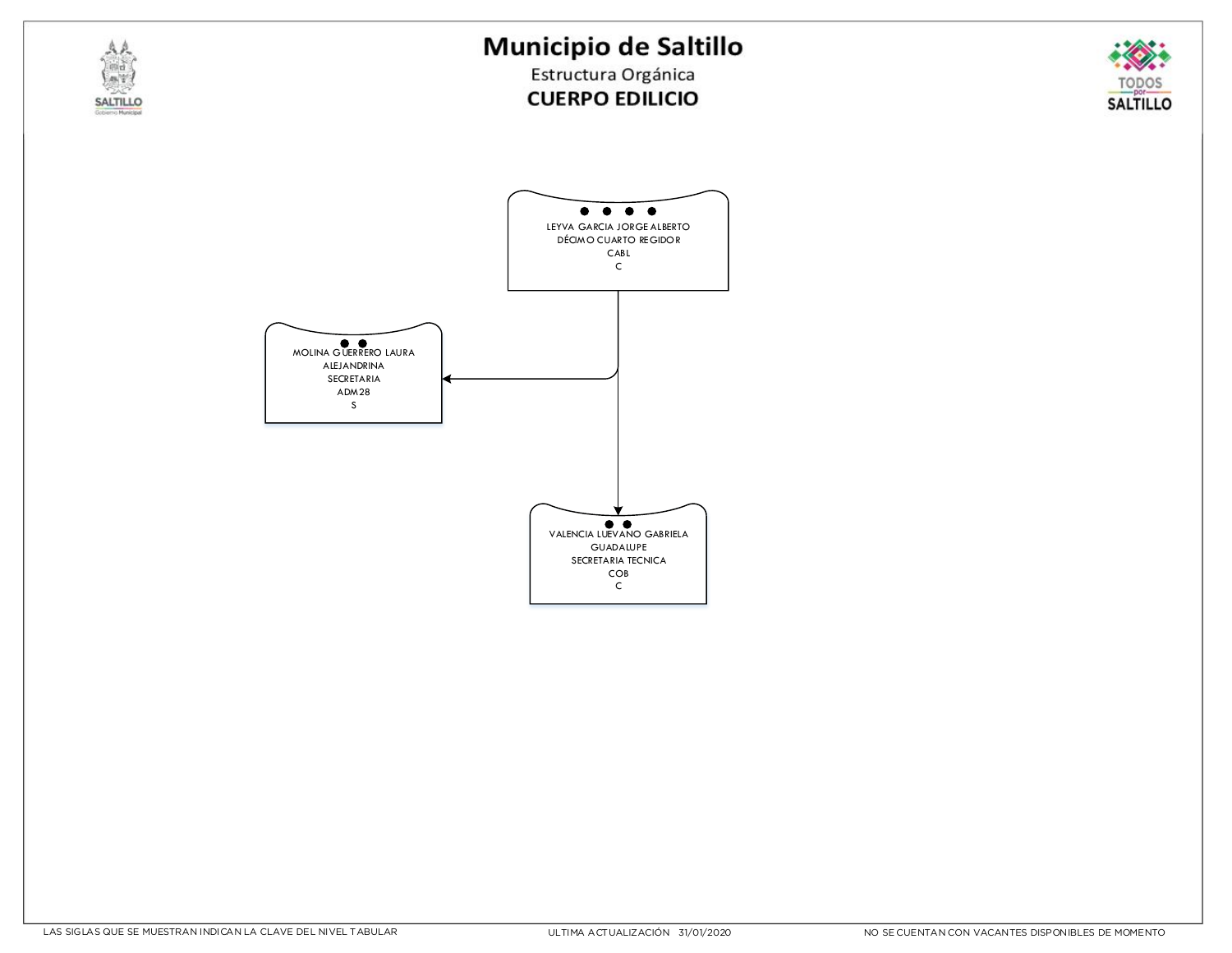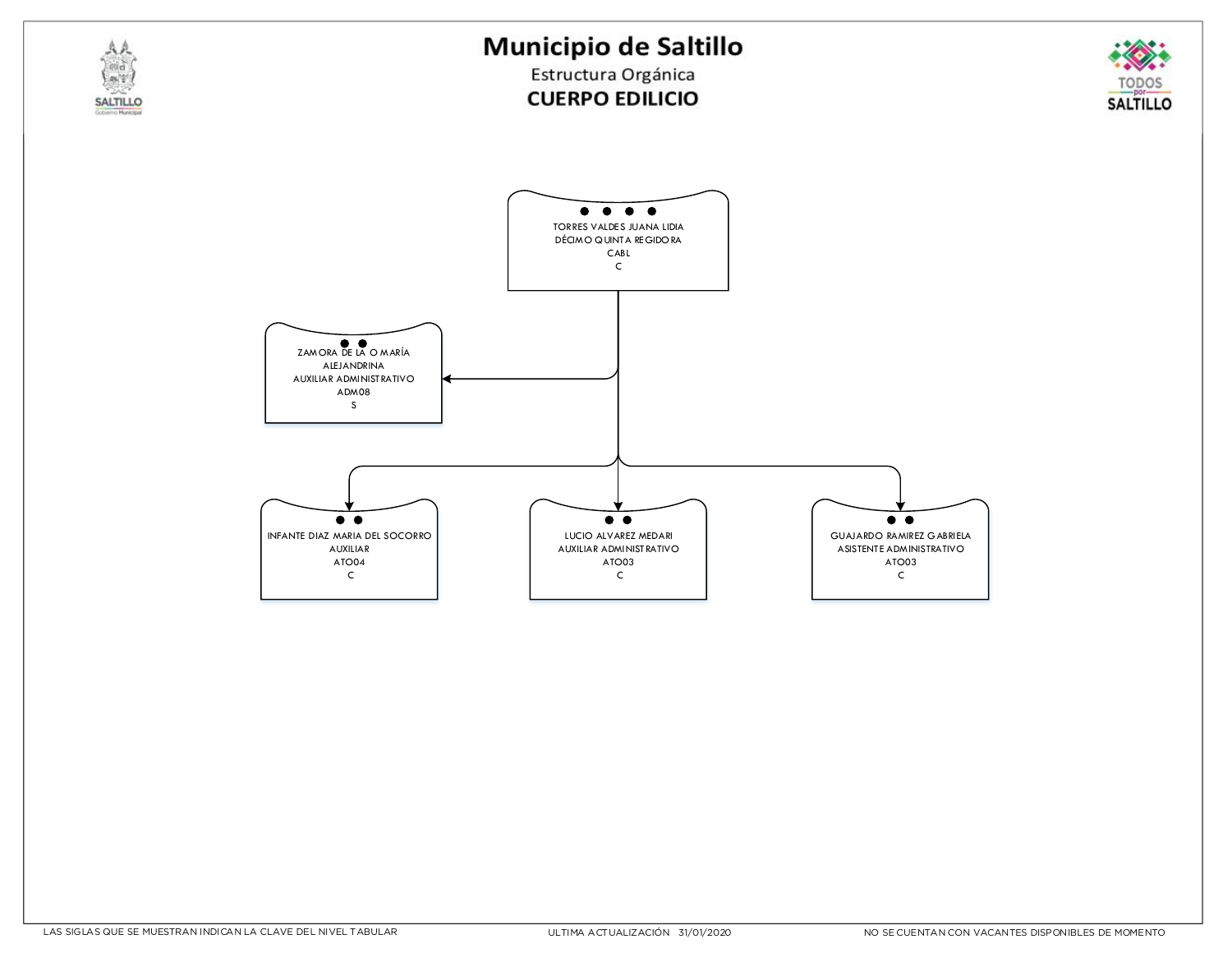